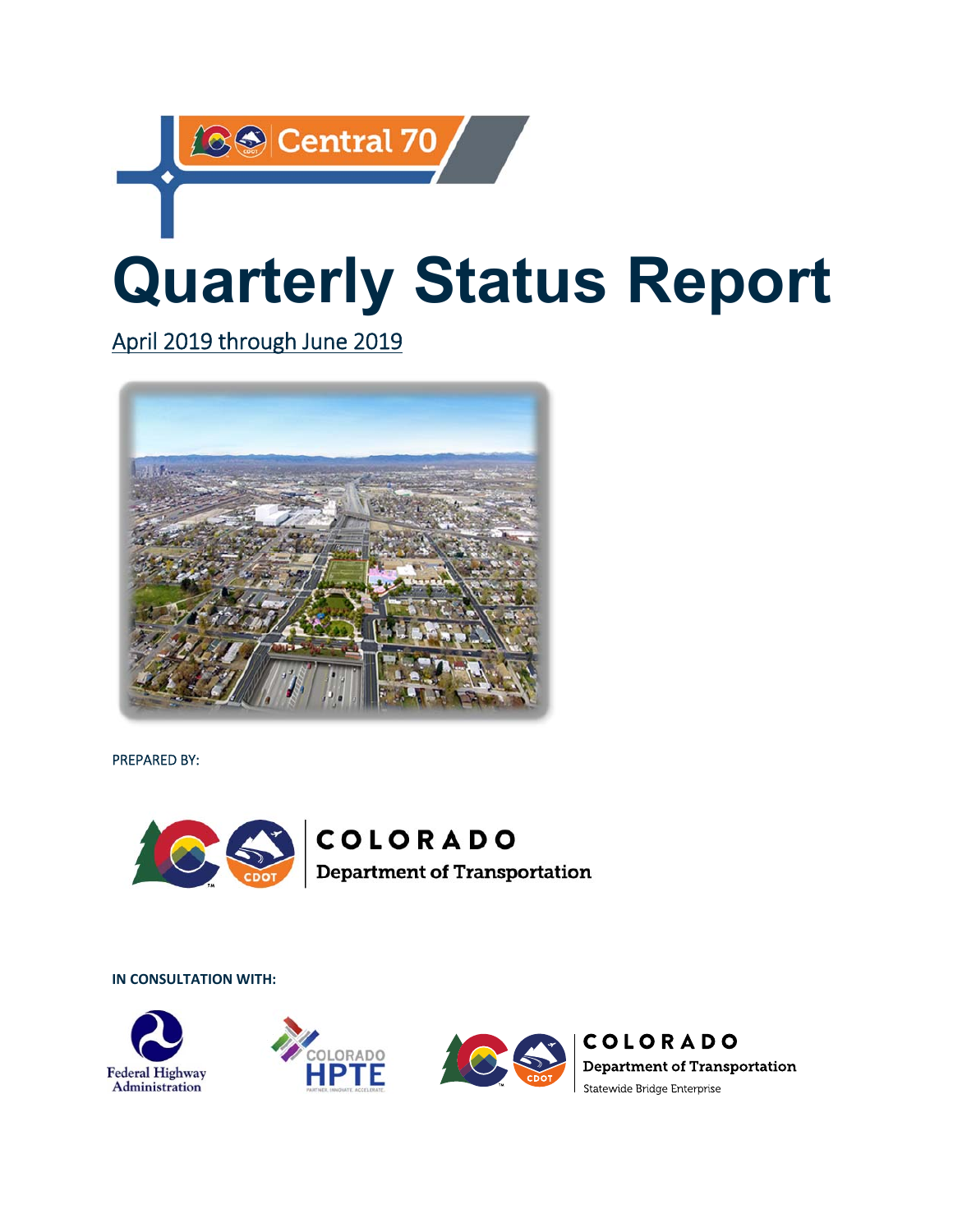**DATE: July 29, 2019** 

**TO: Colorado Transportation Commission (TC) Colorado High Performance Transportation (HPTE) Board of Directors Colorado Bridge Enterprise (BE) Board of Directors** 

**FROM: Keith Stefanik, Project Director, Central 70 Project** 

**SUBJECT: Quarterly Update** 

#### **PROJECT PROGRESS**

This memo summarizes the status of the Central 70 Project across the following areas:

- Status of Design and Construction
- Status of Pre-Development Budget
- Status of Community Commitments

## **ACTION**

No actions are requested at this time. This memo is for information purposes only.

#### **BACKGROUND**

Per the Central 70 Project Intra‐Agency Agreement (IAA) dated August 22, 2017, (as amended by the First Amendment to the IAA, dated November 15, 2017, and the Second Amendment to the IAA, dated April 3, 2019), the Central 70 Project Director shall provide quarterly updates to the Transportation Commission, Bridge Enterprise (BE) Board of Directors, and the High Performance Transportation Enterprise (HPTE) Board of Directors through Final Acceptance.

## **MATTERS REQUIRING POLICY INPUT**

None at this time.

## **COMPLETED MILESTONES THIS QUARTER**

April 2019

- 100% Denver Rock Island Railroad (DRIR) Bridge Plan approval on April 9, 2019
- Set bridge girders on the new southbound I-270 flyover to eastbound I-70
- Set bridge girders on the new I-70 over Peoria structure (bridge replacement)

May 2019

- 100% Burlington Northern Santa Fe Railway (BNSF) bridge plan submitted for approval
- Submittal of 95% Union Pacific Railroad (UPRR) bridge plans for review
- UPRR license agreements for infrastructure in their Right of Way (ROW) submitted for approval
- Placed bridge deck for I-70 over Peoria bridge (Phase 1)

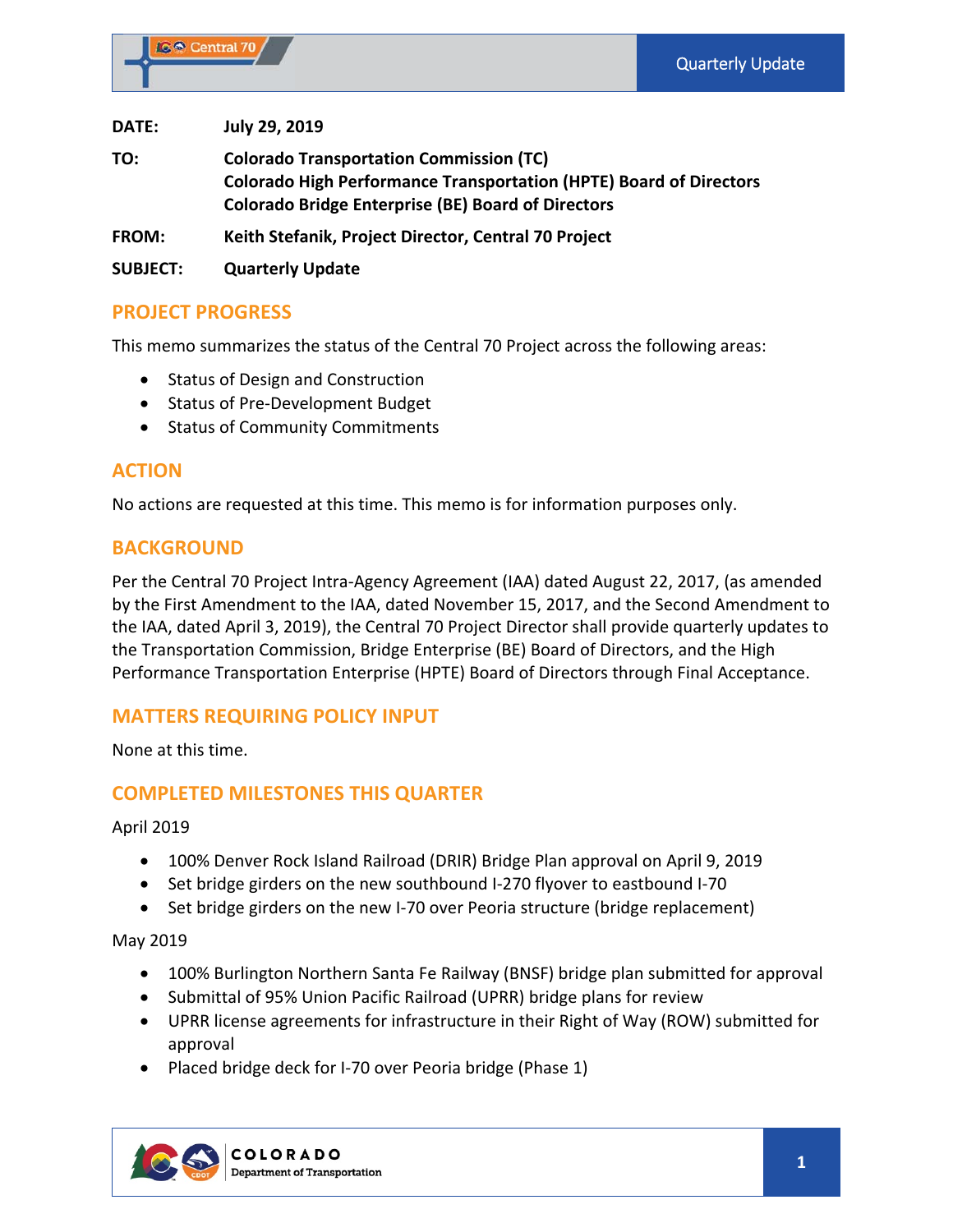#### June 2019

- UPRR acceptance of 95% UPRR bridge plans
- Submission of the 100% Cover Systems design
- Began construction on the Columbine and Clayton Street bridges, including closure of these streets for the 2019 Denver Public Schools (DPS) summer break (adjacent to Swansea Elementary School).
- Implemented the westbound Steele street off-ramp detour

# **UPCOMING MILESTONES**

July through September 2019

- Complete Columbine and Clayton Street bridges prior to the start of DPS school year on August 19, 2019
- Weekend closures for eastbound and westbound I‐70 on‐ramps from Peoria Street
- Demo old I-270 over I-70 bridge and shift traffic to new structure
- Submittal of 100% UPRR bridge plans for UPRR approval
- Complete switch of UPRR tracks to temporary shoofly
- Begin 9-month shut down for BNSF crossing at 46<sup>th</sup> Avenue in mid-September

## **LAWSUIT UPDATE**

| Lawsuit/Complaint                                                                                                | <b>Status</b>                                                                          |
|------------------------------------------------------------------------------------------------------------------|----------------------------------------------------------------------------------------|
| Lawsuit filed against Environmental Protection<br>Agency (EPA) regarding Air Quality standards                   | Ruling in EPA's favor                                                                  |
| Title VI complaint filed against the Federal<br>Highway Administration (FHWA) regarding<br>Environmental Justice | Administrative decision in the Colorado<br>Department of Transportation's (CDOT) favor |
| Drainage lawsuit against City of Denver                                                                          | Ruling in City of Denver's favor                                                       |
| National Environmental Policy Act (NEPA) Lawsuit<br>filed against FHWA regarding connected action                | Lawsuit dismissed with prejudice                                                       |
|                                                                                                                  | Plaintiffs and State reached settlement                                                |
| NEPA lawsuit filed against FHWA regarding                                                                        | agreement in December 2018. State in process                                           |
| environmental issues                                                                                             | of implementing settlement mitigations                                                 |
|                                                                                                                  | including funding health study, air quality                                            |
|                                                                                                                  | monitoring, and additional landscaping.                                                |

All lawsuits associated with the Project to date have been resolved. The Department reached a settlement agreement with the petitioners (Sierra Club, Elyria and Swansea Neighborhood Association, Chaffee Park Neighborhood Association, and Colorado Latino Forum) in the civil action lawsuit (D. Colo. No. 17‐1679) in December 2018.

As part of this settlement agreement, the Department has agreed to a variety of mitigations including funding a community health study, air quality monitoring, and landscaping. The Department received the petitioners' proposal and identification of nonprofit organization (The Nature Conservancy) on March 29, 2019 related to the acquisition and planting of trees

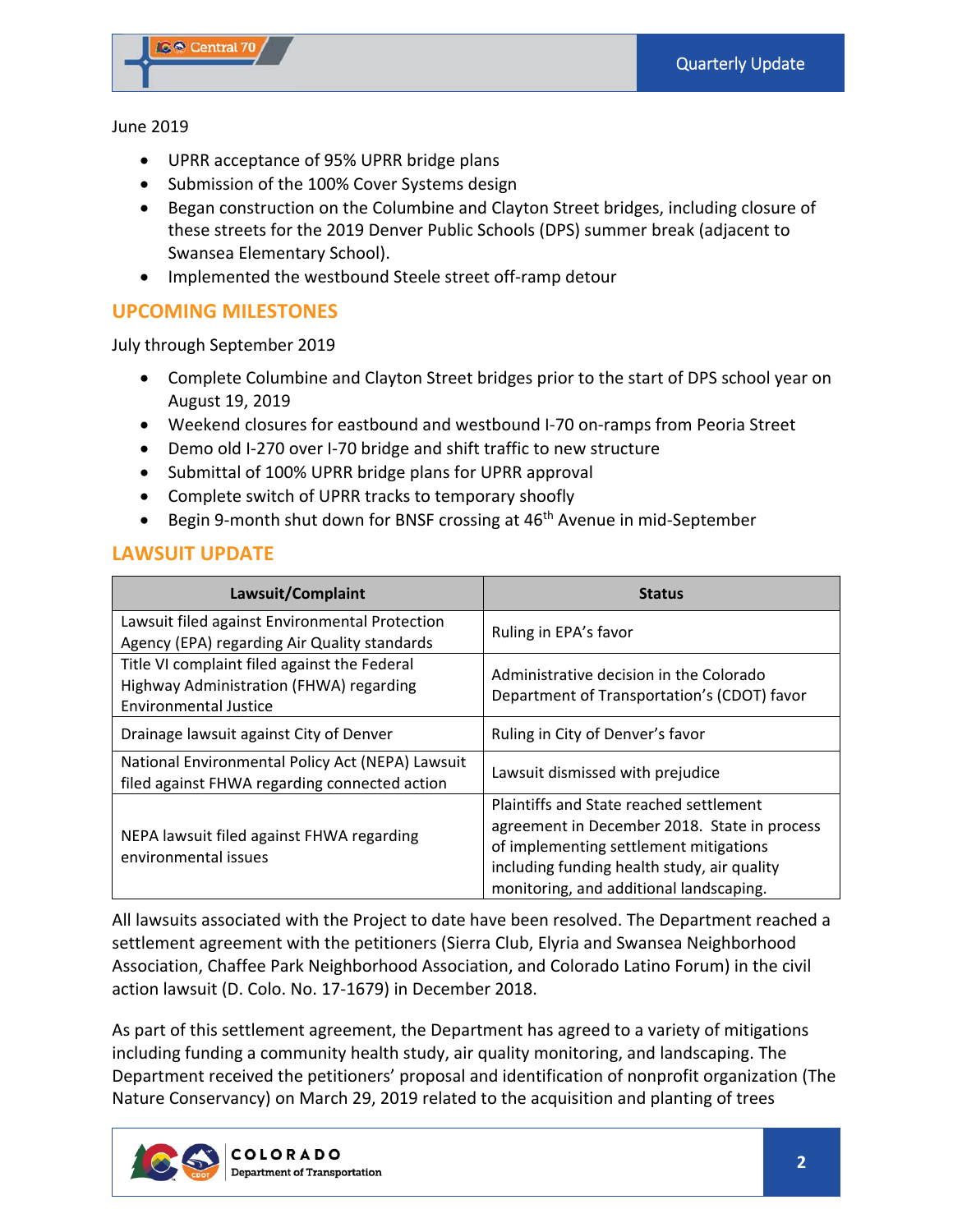throughout Elyria, Swansea and Globeville. The Department reviewed and accepted the proposal. The Department issued payment to The Nature Conservancy in the amount of \$25,000 and The Nature Conservancy confirmed receipt on April 25, 2019.

The Department is in the process of negotiating a change with the Developer to add the vines to the sound walls between Brighton Boulevard and High Street and also add additional trees within small remnant parcels between Brighton Boulevard and Fillmore Street. Both additions are to fulfill one of the commitments in the settlement.

The Department, Colorado Department of Public Health and Environment (CDPHE), Denver Department of Public Health and Environment (DDPHE) and the petitioners executed the Memorandum of Understanding (MOU) to fund the community health study on July 16, 2019 (date is after the end of June reporting period for this report, but added as this is an important update to this subject). The status of all settlement agreement items will be tracked monthly by the Department to conclusion.

#### **ISSUES**

The Developer and the Enterprises negotiated the terms of a settlement agreement, which resolved Supervening Events (SEs) 1, 2, and 4. Supervening Event 1 was for late execution of the UPRR RRA by the Enterprises. Supervening Event 2 was for late completion of the Phase 0 UPRR Yard improvements by the UPRR. Supervening Event 4 was for increases in steel prices due to the federal tariffs. The settlement agreement was executed on May 15, 2019.

The Developer submitted a request to waive certain Non‐Compliance Events (NCE)s and Construction Closure Deductions (CCD)s on June 24, 2019. Per the Project Agreement, there is a maximum number of NCE points and CCD costs that the Developer may incur over a specific time period. If the Developer exceeds these thresholds within the specified time frames, the Project Agreement allows the Enterprises to place the Developer into increased oversight (due to NCEs) or default (due to NCEs or CCDs). In June 2019, the Developer was unable to complete a traffic shift at the I‐70 and Steele Street/Vasquez Boulevard interchange within the allowable lane closure time frames. This resulted in the Developer exceeding the NCE and CCD thresholds in the Project Agreement. The Developer and the Enterprises negotiated a change order (CO‐ 048) that allowed specific NCEs and CCDs to be waived in exchange for the Developer developing and implementing a performance improvement plan to avoid future CCDs and NCEs and a monetary fine.

The Enterprises have received numerous SEs (see SEs 8, 10‐15, 17‐18, 21‐22, 24‐26, and 29‐30) related to the UPRR bridge based on design criteria interpretation differences between the Developer and UPRR. The Enterprises are currently working with the Developer and the UPRR to resolve these SEs and mitigate potential impacts to the project. Regardless of the merits of each of the SEs, approval of the UPRR 100% bridge design is critical to the project schedule. Upon approval of the UPRR 100% bridge design by UPRR, the merit and impacts (cost and schedule) associated with each of these SEs will be determined. The current schedule assumes the UPRR 100% bridge design will be approved by the UPRR in mid‐August 2019.

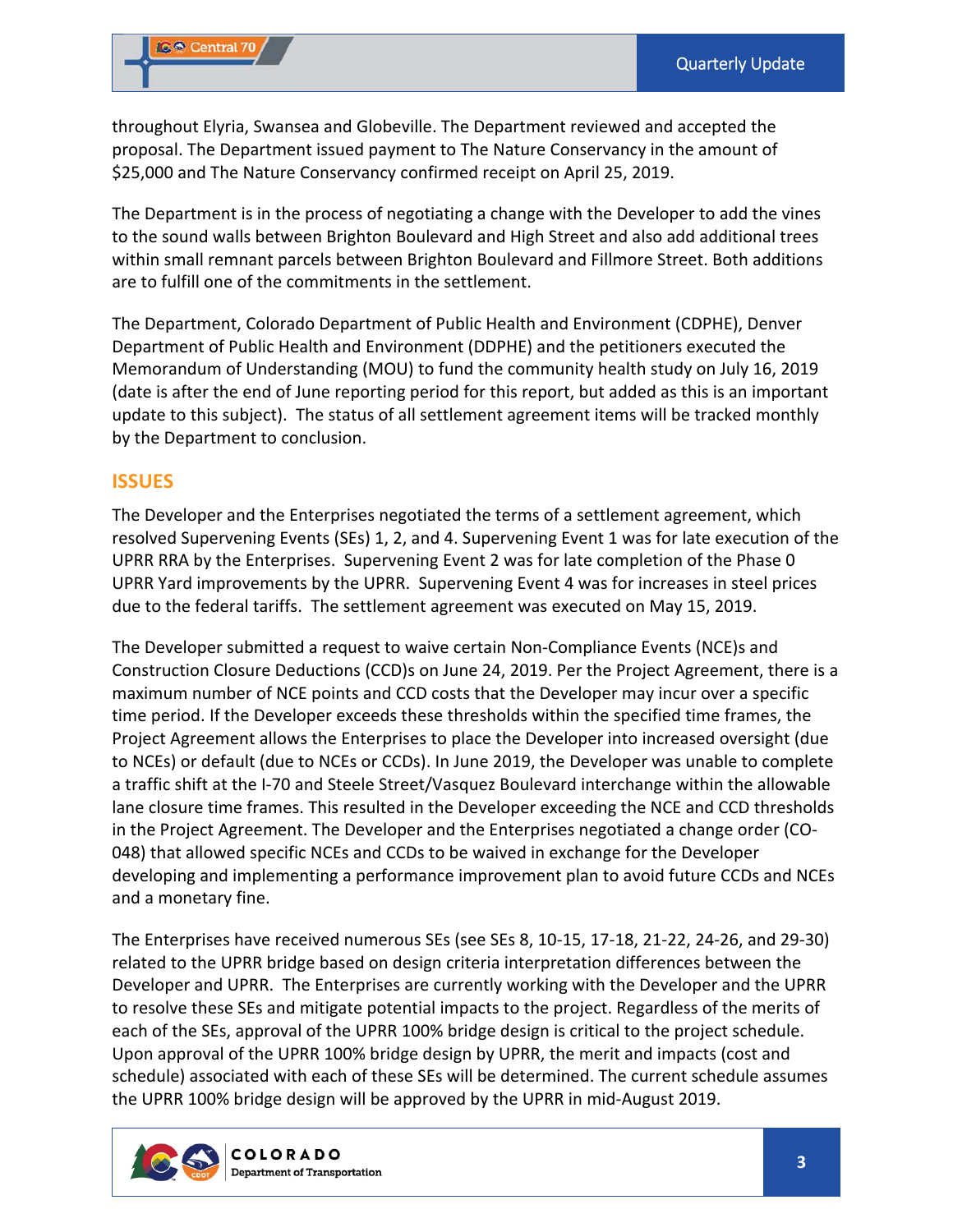Supervening events are summarized in the table below (shading indicates the SE is closed).

| SEN#           | <b>Description</b>                                                                                          | <b>Date Received</b><br>from Developer | <b>Type of SEN</b>               | <b>Status</b>                                                |
|----------------|-------------------------------------------------------------------------------------------------------------|----------------------------------------|----------------------------------|--------------------------------------------------------------|
| $\mathbf{1}$   | <b>UPRR Agreement Delay,</b><br>Request for Extension to<br><b>Detailed Supervening Event</b><br>Submission | 04/25/2018                             | Comp Event                       | Included in Settlement<br>Agreement                          |
| $\overline{2}$ | <b>UPRR Phase 0 Work Delay</b>                                                                              | 03/23/2018                             | Comp Event                       | Included in Settlement<br>Agreement                          |
| 3              | <b>UPRR Work Performance</b><br>Schedule                                                                    | 03/23/2018                             | Delay Relief<br>Event            | Withdrawn by the Developer                                   |
| $\overline{4}$ | Section 232 Steel and<br><b>Aluminum Tariffs</b>                                                            | 08/13/2018                             | <b>Relief Event</b>              | Included in Settlement<br>Agreement                          |
| 5              | Swansea Asbestos Containing<br>Material                                                                     | 07/07/2018                             | Comp Event                       | Developer is addressing<br><b>Enterprise comments</b>        |
| 6              | AP-83 Asbestos Containing<br>Material                                                                       | 10/10/2018                             | Comp Event                       | Withdrawn by the Developer                                   |
| $\overline{7}$ | Sand Creek Bridge                                                                                           | 11/20/2018                             | Comp Event                       | Waiting on detailed SE<br>submission by Developer            |
| 8              | <b>UPRR Crossing Diaphragm</b><br>Spacing                                                                   | 12/17/2018                             | Delay Relief<br>Event            | Waiting on detailed SE<br>submission by Developer            |
| 9              | Structure E-17-FX Viaduct                                                                                   | 12/17/2018                             | Comp Event                       | Withdrawn by the Developer                                   |
| 10             | <b>UPRR Transverse Plate</b><br>Welding                                                                     | 02/22/2019                             | Delay and<br><b>Relief Event</b> | Waiting on revised preliminary<br>SE submission by Developer |
| 11             | <b>UPRR Underside Plate</b><br>Welding                                                                      | 02/22/2019                             | Delay and<br><b>Relief Event</b> | Waiting on revised preliminary<br>SE submission by Developer |
| 12             | <b>UPRR Drip Plates</b>                                                                                     | 02/22/2019                             | Comp and<br><b>Relief Event</b>  | Waiting on revised preliminary<br>SE submission by Developer |
| 13             | <b>UPRR Bearings</b>                                                                                        | 02/22/2019                             | Comp and<br><b>Relief Event</b>  | Waiting on revised preliminary<br>SE submission by Developer |
| 14             | <b>UPRR Impact Loading</b>                                                                                  | 02/22/2019                             | Delay and<br><b>Relief Event</b> | Waiting on revised preliminary<br>SE submission by Developer |
| 15             | <b>UPRR Rebar Detailing</b>                                                                                 | 02/22/2019                             | Delay and<br><b>Relief Event</b> | Waiting on revised preliminary<br>SE submission by Developer |
| 16             | Severe Weather Event - Bomb<br>Cyclone                                                                      | 03/27/2019                             | <b>Relief Event</b>              | Waiting on detailed SE<br>submission by Developer            |
| 17             | <b>UPRR Shoring</b>                                                                                         | 03/28/2019                             | Comp Event                       | Waiting on revised preliminary<br>SE submission by Developer |
| 18             | <b>UPRR Shoring unexcused RR</b><br>delay                                                                   | 03/28/2019                             | Delay Relief<br>Event            | Waiting on revised preliminary<br>SE submission by Developer |
| 19             | AP-102 Hazardous Material                                                                                   | 03/27/2019                             | Comp Event                       | Withdrawn by the Developer                                   |
| 20             | Reserved                                                                                                    |                                        |                                  |                                                              |
| 21             | <b>UPRR Steel Notes</b>                                                                                     | 05/02/2019                             | Comp Event                       | <b>Under Enterprises Review</b>                              |

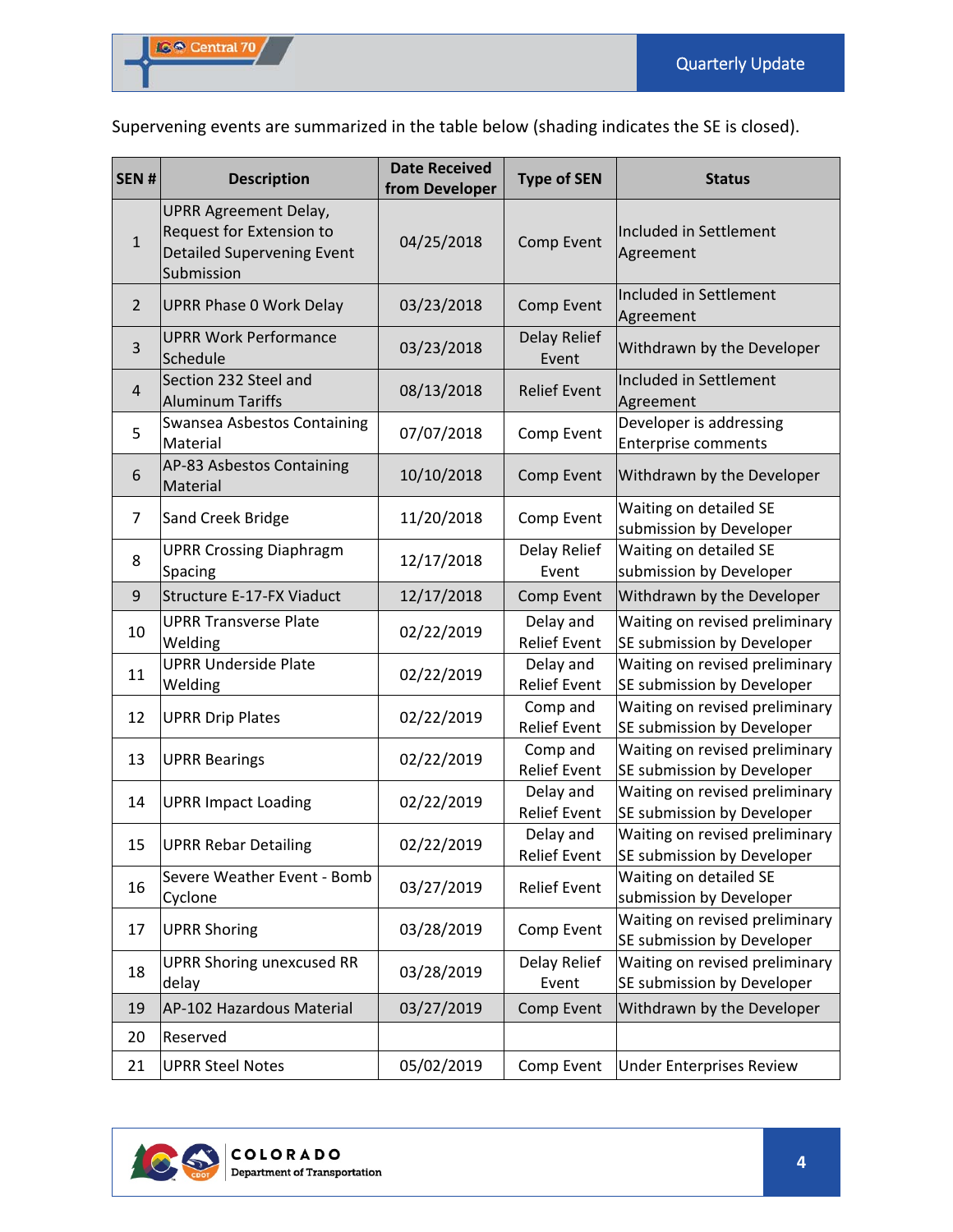| SEN# | <b>Description</b>                                                                                             | <b>Date Received</b><br>from Developer | <b>Type of SEN</b>    | <b>Status</b>                                                                                   |
|------|----------------------------------------------------------------------------------------------------------------|----------------------------------------|-----------------------|-------------------------------------------------------------------------------------------------|
| 22   | <b>UPRR Steel Notes Relief</b>                                                                                 | 05/02/2019                             | Delay Relief<br>Event | <b>Under Enterprises Review</b>                                                                 |
| 23   | <b>Recognized Hazardous</b><br>Material (RHM) 46 <sup>th</sup> and<br><b>Steele Southwest Gore</b><br>Asbestos | 05/29/2019                             | Comp Event            | Waiting on revised preliminary<br>SE submission by Developer                                    |
| 24   | <b>UPRR Crossing Diaphragm</b><br><b>Spacing</b>                                                               | 06/14/2019                             | Comp Event            | Waiting on detailed SE<br>submission by Developer.<br>Related to the Delay Relief<br>event 8.0  |
| 25   | <b>UPRR Transverse Plate</b><br>Welding                                                                        | 06/19/2019                             | Comp Event            | Waiting on detailed SE<br>submission by Developer.<br>Related to the Delay Relief<br>event 10.0 |
| 26   | <b>UPRR Underside Plate</b><br>Welding                                                                         | 06/28/2019                             | Comp Event            | Waiting on detailed SE<br>submission by Developer.<br>Related to the Delay Relief<br>event 11.0 |
| 27   | Reserved                                                                                                       |                                        |                       |                                                                                                 |
| 28   | Reserved                                                                                                       |                                        |                       |                                                                                                 |
| 29   | <b>UPRR Impact Loading</b>                                                                                     | 06/28/2019                             | Comp Event            | Waiting on detailed SE<br>submission by Developer.<br>Related to the Delay Relief<br>event 14.0 |
| 30   | <b>UPRR Rebar Detailing</b>                                                                                    | 06/28/2019                             | Comp Event            | Waiting on detailed SE<br>submission by Developer.<br>Related to the Delay Relief<br>event 15.0 |

# **SCHEDULE STATUS**

The Developer reported that the Project is 26% complete through June 2019. Design is 97% complete and construction is 13%.

The Revised Baseline Schedule reflects the updated construction sequencing that reflects the work plan towards the revised Milestones Completion dates associated with the settlement agreement. The Revised Baseline Schedule was conditionally accepted on May 14, 2019.

Milestones 1 and 2 are delayed due to seasonal construction work associated with Stone Matrix Asphalt (SMA) pavement, which is pushing this work out of the 2019 construction season for Milestone 1 and the 2020 construction season for Milestone 2. Pushing of the paving work outside of the 2019 and 2020 seasons has been caused by several factors including longer than anticipated design duration, delays associated with the approval of the Conditional Letter of

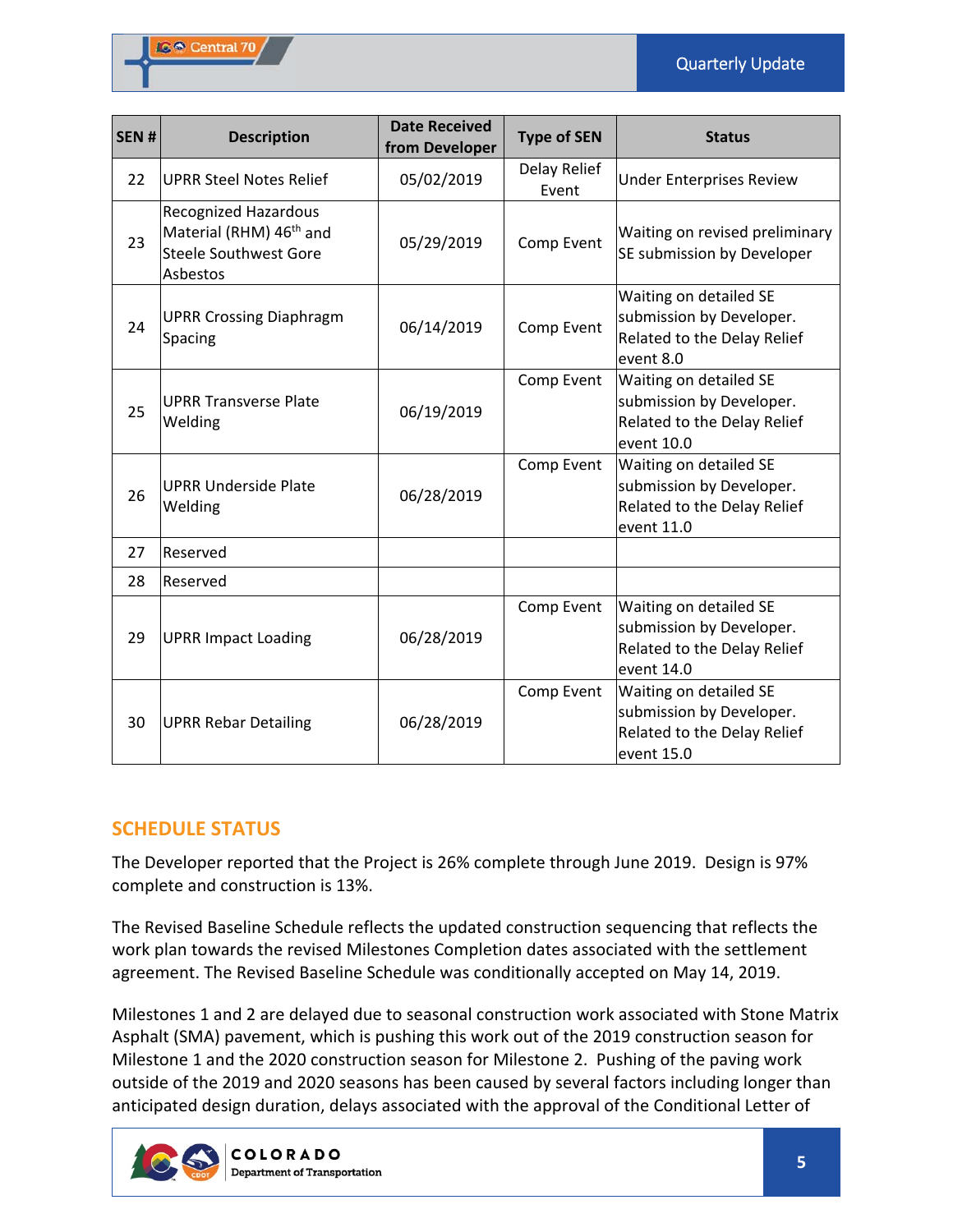Map Revision (CLOMR) at Sand Creek, and weather that is cooler and wetter than usual during this quarter. The Developer is not attributing any of the causes of these delays to the Enterprises. The Developer still anticipates having traffic in the final configuration for Milestone 1 (12/09/2019) and Milestone 2 (11/10/2020) at the baseline dates but the top lift of asphalt pavement (SMA) would not be constructed.

Milestones 3, 4, 5, 6, and Substantial Completion are all linked. Delay associated with this work is tied to approval of the UPRR 100% bridge design by UPRR. This approval is currently anticipated for mid‐August 2019, which is much later than what was anticipated at the time of the May 15, 2019 settlement agreement. The Developer believes this delay is compensable and the basis of this position is detailed in the outstanding Supervening Events associated with UPRR. As mentioned earlier, the validity of many of the Developer's claims will be analyzed and any associated impacts determined once the UPRR 100% bridge design is approved. The Developer and the Enterprises are meeting regularly to discuss potential mitigation measures that can provide some schedule recovery. For example, the Developer has procured the UPRR bridge girders at risk, which is a mitigation measure that has been discussed during the quarter. Additional mitigation measures continue to be evaluated by the Enterprises and the Developer.

| Event                                                | <b>Baseline</b> | <b>Forecast</b> | Status*     |
|------------------------------------------------------|-----------------|-----------------|-------------|
|                                                      | <b>Date</b>     | <b>Date</b>     |             |
| <b>Commercial Close</b>                              | 11/21/2017      | <b>NA</b>       | Completed - |
|                                                      |                 |                 | 11/21/2017  |
| <b>Financial Close</b>                               | 12/21/2017      | <b>NA</b>       | Completed - |
|                                                      |                 |                 | 12/21/2017  |
| NTP1                                                 | 02/09/2018      | <b>NA</b>       | Completed - |
|                                                      |                 |                 | 02/09/2018  |
| NTP <sub>2</sub>                                     | 06/01/2018      | <b>NA</b>       | Completed - |
|                                                      |                 |                 | 07/10/2018  |
| NTP3 (Snow and Ice Control Services)                 | 07/01/2018      | <b>NA</b>       | Completed - |
|                                                      |                 |                 | 07/18/2018  |
| Payment Milestone 1                                  | 12/09/2019      | 07/30/2020      | $-234$ days |
| (Sand Creek Bridge to Chambers Road)                 |                 |                 |             |
| Payment Milestone 2                                  | 11/10/2020      | 07/01/2021      | $-233$ days |
| (Dahlia Street to Sand Creek Bridge)                 |                 |                 |             |
| Payment Milestone 3                                  | 10/17/2020      | 02/09/          | $-114$ days |
| (Westbound I-70 Brighton Boulevard to Dahlia Street) |                 |                 |             |
| Payment Milestone 4                                  | 09/26/2021      | 11/11//202      | $-46$ days  |
| (Westbound I-70 Brighton Boulevard to Dahlia Street) |                 | 1               |             |
| Payment Milestone 5                                  | 03/25/2022      | 07/29/2022      | $-126$ days |
| (Eastbound I-70 Brighton Boulevard to Dahlia Street, |                 |                 |             |
| UPRR Phase 6)                                        |                 |                 |             |
| Payment Milestone 6                                  | 08/20/2022      | 09/28/2022      | -48 days    |
| (SMA paving, cover top, 46th Avenue South)           |                 |                 |             |
| Commence ITS/Tolling Testing/Integration             | 09/22/2022      | 09/29/2000      | -7 days     |

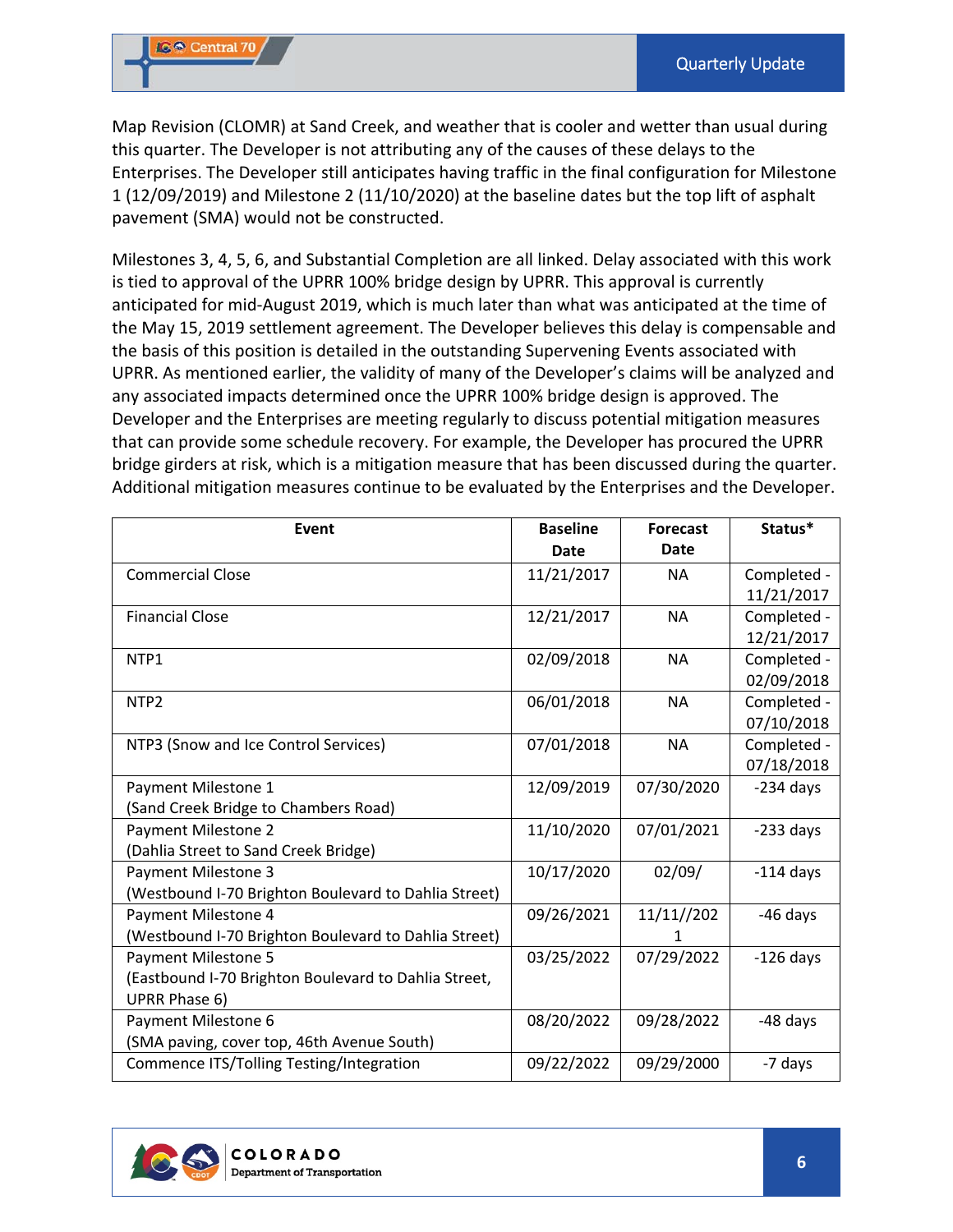| <b>Substantial Completion</b> | 09/21/2022 | 11/15/2022 | -56 days |
|-------------------------------|------------|------------|----------|
| Final Acceptance              | 12/20/2022 | 02/16/2023 | -58 days |
| Design/Build Phase Close-out  | 06/2023    | 08/2023    | -60 days |

\**see Schedule Status narrative for additional information regarding the status*

## **BUDGET STATUS**

No changes to the project budget have occurred in the reporting period.

| <b>Enterprises Costs Estimate</b>     | <b>Amount</b> |
|---------------------------------------|---------------|
| <b>Environmental Phase</b>            | \$40.9M       |
| <b>Procurement Phase</b>              | \$82.1M       |
| Delivery Phase                        | \$52.2M       |
| Miscellaneous Enterprise Reserve      | \$5.3M        |
| <b>ROW Phase</b>                      | \$122.2M      |
| <b>Utility Phase</b>                  | \$37.9M       |
| <b>Enterprises Construction Total</b> | \$335.3M      |

In addition to the funds listed in the above table, the Enterprises have established a construction contingency (funded by the Department and Colorado Bridge Enterprise) to cover additional costs due to Supervening Events and Change Orders during the construction phase of the Project. Per the Project Agreement, the Enterprises have the option of paying the Developer for changes via a lump sum payment or by adjusting the annual availability payment. The current balance of this contingency fund is provided in the table below.

| Contingency                                                              | Amount<br>(in millions) |
|--------------------------------------------------------------------------|-------------------------|
| Enterprises Change Order/Supervening Event Initial Contingency           | \$45.9                  |
| Executed Change Orders - Previous                                        | \$0.5                   |
| Executed Change Orders - Current Period                                  | \$1.3                   |
| Settlement Agreement                                                     | \$7.6                   |
| Remaining Enterprises Change Order/Supervening Event Contingency Balance | \$36.5                  |

# **CONTRACT CHANGE NOTICES**

As of June 30, 2019, the Enterprises have executed (42) Change Orders, issued (35) Enterprise Change Notices, received (26) Developer Change Notices, issued (9) Directive Letters, received (27) Supervening Event Notices, received (20) Preliminary Supervening Event Submission, and received (2) Detailed Supervening Event Submissions. The change orders executed to date have had a net cost of \$1.8 million to the Project.

No claims have been filed by the Developer against the Project and neither party has referred a dispute to the Dispute Resolution Panel (DRP) at this time.

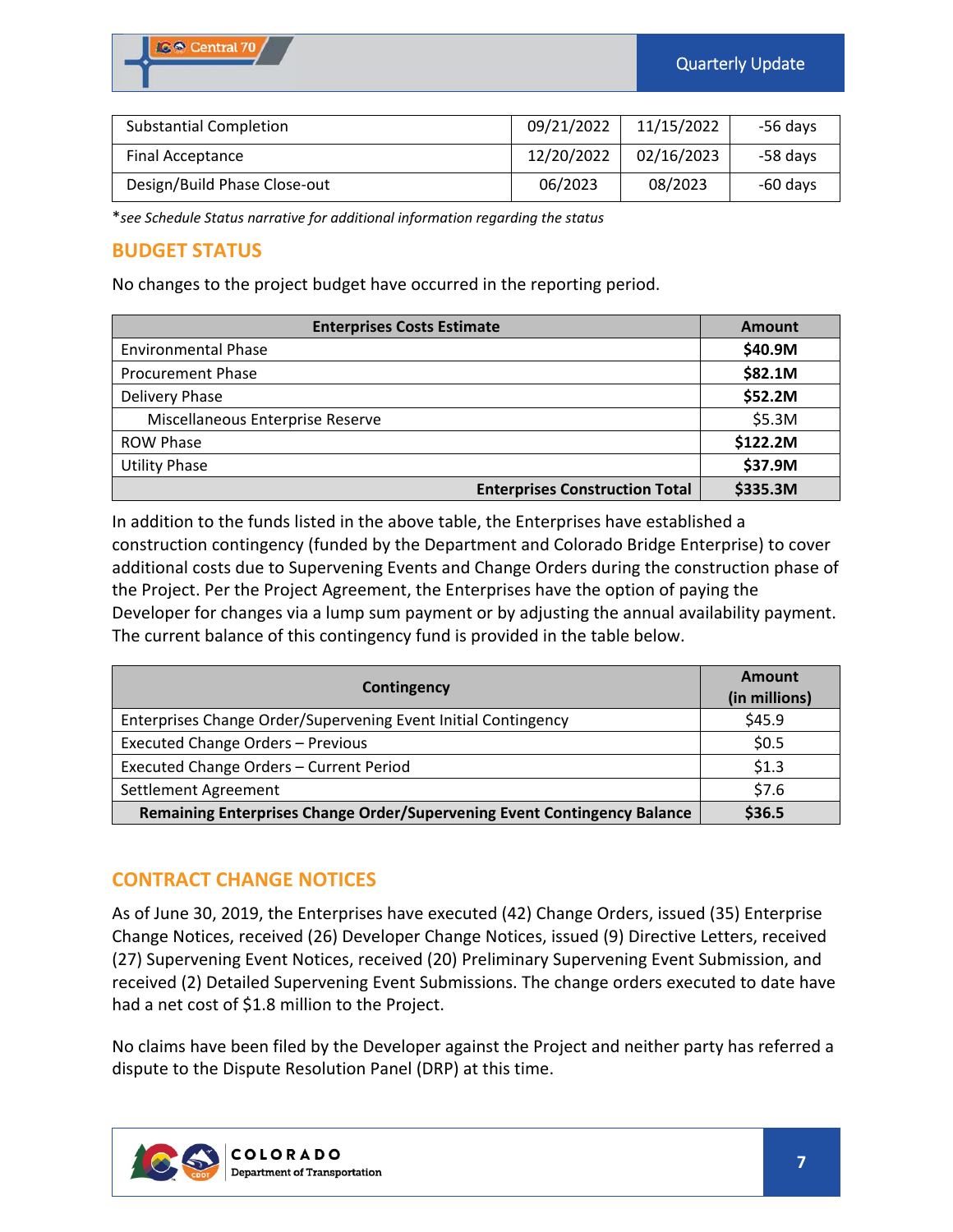## **QUALITY**

The Developer is responsible for implementation and maintenance of an effective quality program to manage, control, document and ensure Developer compliance with all obligations and requirements in the Central 70 Project Agreement. The Enterprises implement the quality oversight program to monitor the Developer's quality program, but are not responsible for implementation of the Developer's quality program. However, the Enterprises retain the responsibility for acceptance of the work based on the assessment and test results of the quality oversight program summarized below.

**Owner Verification Testing**: The Enterprises' Owner Verification Testing (OVT) program has statistically verified and validated that all materials placed by Developer through June 2019 are in conformance with Project Agreement requirements. For the permanent concrete, soil and asphalt placed on the Project, the Developer's testing program has taken approximately 5,000 overall tests while the OVT program has taken approximately 650 overall tests.

**Independent Assurance Testing**: The Enterprises' Independent Assurance Testing (IAT) program tests each OVT and Independent Quality Control (IQC) tester for each test procedure at least once per year. The Enterprises have determined that all Owner Verification and Developer testers are qualified to test on the Project through June 2019.

**Construction Verification Inspections (CVI)**: The Enterprises' CVIs evaluate Developer compliance with Project Agreement (PA) requirements by assessing a risk‐based percentage of the Developer's Construction Work. From April 2019 through June 2019, the Enterprises conducted 130 CVIs yielding an 88 percent overall conformance percentage. For the entire Project, the Enterprises conducted 274 CVIs yielding an 87 percent overall conformance percentage. The Developer is performing exceptionally well (96 percent overall conformance percentage to date) on permanent construction work such as Electrical/ITS, Structures, Walls, Drainage, Earthwork, and Utilities. All non‐conforming work identified by the Enterprises is resolved through the Developer's nonconformance report closure process. There are not any notable construction product issues identified by the Enterprises and/or the Developer for this reporting period. Issues that are carried over from last quarter are presented below.

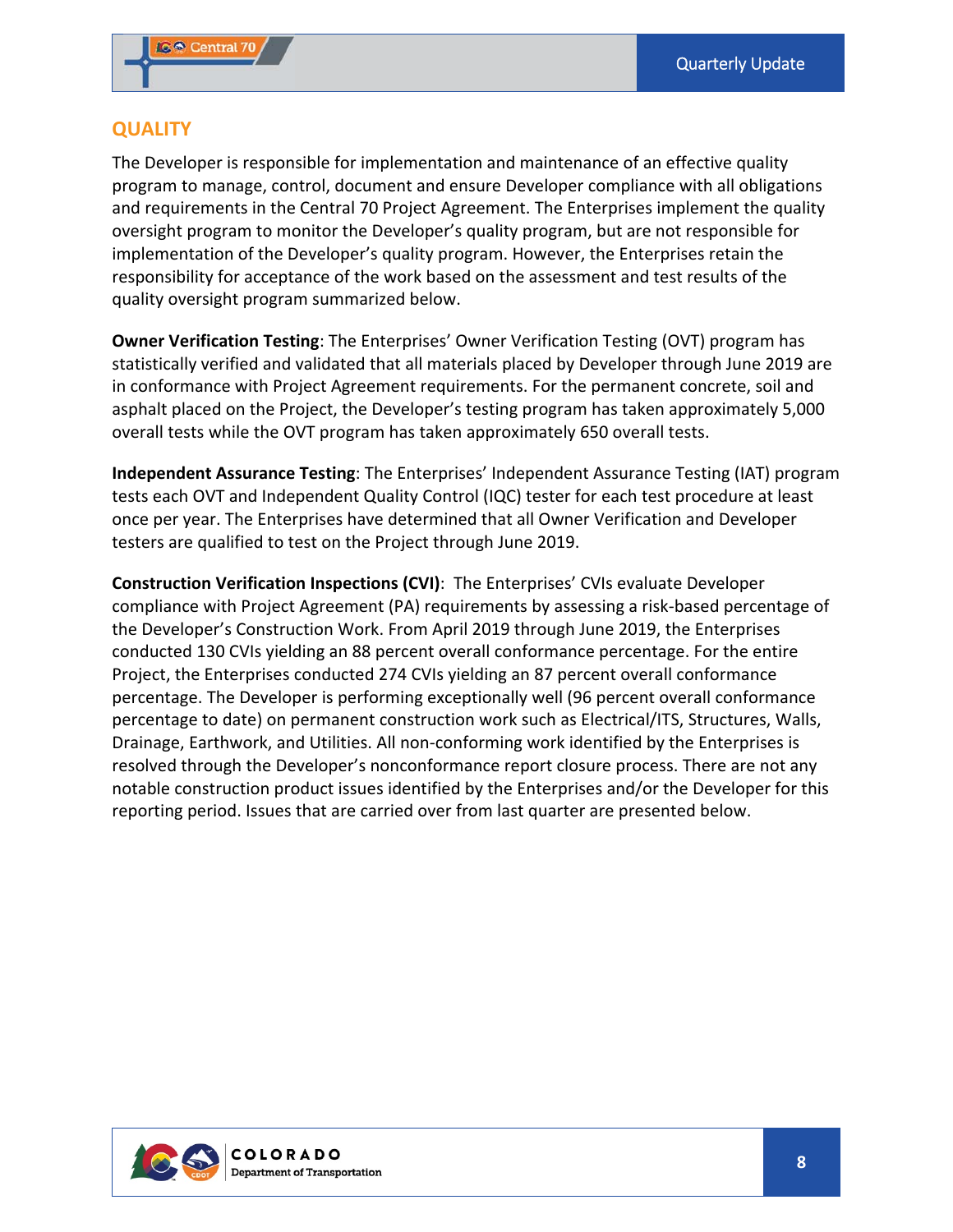| <b>Element</b>                                          | <b>Work Component</b>    | <b>Issue</b>                                                      | <b>Status</b>                                                                                                                                                                                                                                                                                                                                                                                                              |
|---------------------------------------------------------|--------------------------|-------------------------------------------------------------------|----------------------------------------------------------------------------------------------------------------------------------------------------------------------------------------------------------------------------------------------------------------------------------------------------------------------------------------------------------------------------------------------------------------------------|
| Method of Handling<br>Traffic (MOT)<br>(Temporary Work) | <b>Detour Paving</b>     | Detour Paving is<br>not withstanding<br>traffic as<br>constructed | This issue is carried over from the<br>previous quarterly quality report.<br>Although some issues persisted into<br>this quarter, the Developer<br>predominantly resolved the issue by<br>implementing techniques to<br>mitigate weak subgrade that was<br>leading to pavement failure.<br>Examples include cement<br>modification, increased Hot Mix<br>Asphalt (HMA) thickness, use of<br>geogrid, and rock fill. CLOSED |
| <b>MOT</b><br>(Temporary Work)                          | <b>Temporary Barrier</b> | <b>Temporary Barrier</b><br>not installed per<br>specification    | This issue is carried over from the<br>previous quarterly quality report.<br>During this reporting period, the<br>Developer resolved the issue by<br>closing all lingering NCRs related to<br>temporary barrier installation and<br>by increasing the Process Control<br>(PC)/IQC oversight of the barrier<br>requirements. CLOSED                                                                                         |

**Project Management Process Audits:** The Enterprises' Project Management Process Audits evaluate Developer compliance with the PA and processes prescribed in the Developer's approved Management Plans. From April 2019 through June 2019, the Enterprises conducted 76 process audits yielding an 85 percent overall conformance percentage. For the entire Project, the Enterprises conducted 317 process audits yielding an 82 percent overall conformance percentage. Notable process quality Issues identified by the Enterprises and/or the Developer for this reporting period are presented below.

| <b>Element</b>                            | <b>Process</b>                                                         | <b>Issue</b>                                                                                                                                             | <b>Status</b>                                                                                                                                                                                                          |
|-------------------------------------------|------------------------------------------------------------------------|----------------------------------------------------------------------------------------------------------------------------------------------------------|------------------------------------------------------------------------------------------------------------------------------------------------------------------------------------------------------------------------|
| <b>Construction Quality</b><br>Management | PA Schedule 8 and<br><b>Quality Management</b><br>Plan (QMP)           | Numerous issues continue<br>related to the Developer<br>building work without releases<br>for construction (RFC) design<br>changes and/or shop drawings. | Corrective Action plan<br>008 was submitted in<br>April 2019. Due to<br>ineffectiveness of the<br>April 2019 plan, the<br>Developer submitted a<br>revised plan in June<br>2019, but issues continue<br>to occur. OPEN |
| <b>Construction Quality</b><br>Management | PA Schedule 8, QMP<br>and Subcontractor<br><b>Process Control Plan</b> | Numerous quality issues and<br>NCRs identified during Aldridge<br>Electric, Inc. drilled shafts<br>installation.                                         | Mitigated through<br>Corrective Action 009.<br><b>CLOSED</b>                                                                                                                                                           |

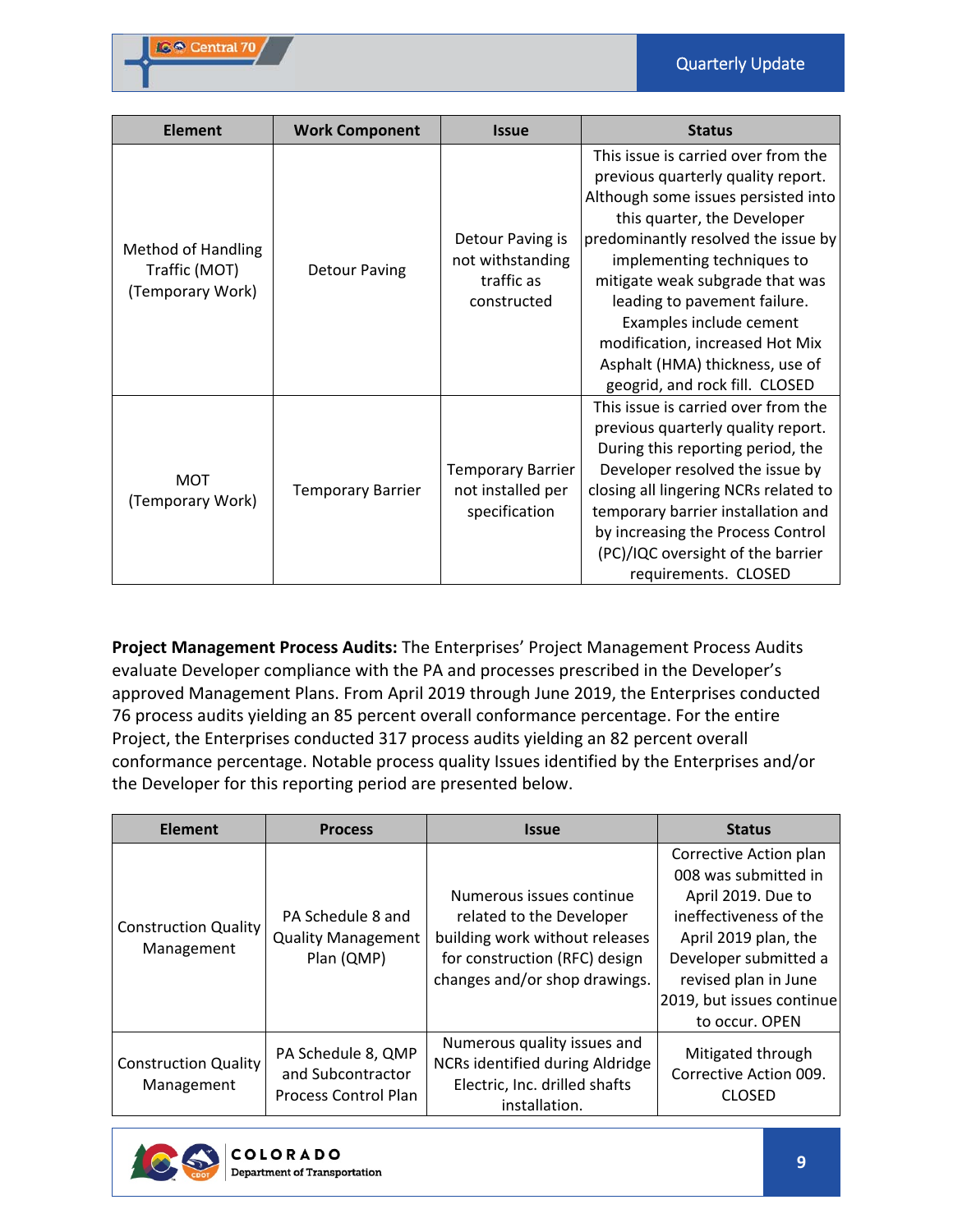| <b>Element</b>                                                 | <b>Process</b>                                                                                          | <b>Issue</b>                                                                                                                                                              | <b>Status</b>                                                                                                                                                                                                                                   |
|----------------------------------------------------------------|---------------------------------------------------------------------------------------------------------|---------------------------------------------------------------------------------------------------------------------------------------------------------------------------|-------------------------------------------------------------------------------------------------------------------------------------------------------------------------------------------------------------------------------------------------|
| <b>Construction Quality</b><br>and Environmental<br>Management | PA Schedule 8,<br>Schedule 17 Section<br>23.19, QMP and<br><b>Subcontractor Process</b><br>Control Plan | The Developer failed to receive<br>Enterprises approval on import<br>material prior to using the<br>material onsite for Class 1<br><b>Structural Fill</b>                 | Mitigated through<br>Corrective Action 010.<br>CLOSED.                                                                                                                                                                                          |
| <b>Construction Quality</b><br>Management                      | PA Schedule 8, QMP<br>and Subcontractor<br>Process Control Plan                                         | Aggregate Industries<br>repetitively delivered #67 stone<br>material used for pipe bedding<br>that did not meet gradation<br>requirements.                                | Mitigated through<br>Corrective Action 011.<br>CLOSED.                                                                                                                                                                                          |
| <b>Construction Quality</b><br>Management                      | PA Schedule 8, QMP<br>and Subcontractor<br>Process Control Plan                                         | Aggregate Industries<br>repetitively delivered Class 6<br>used for pavement base course<br>that did not meet gradation<br>requirements.                                   | Mitigated through<br>Corrective Action 012.<br>CLOSED.                                                                                                                                                                                          |
| <b>Construction Quality</b><br>Management                      | PA Schedule 8 and<br>QMP                                                                                | Delay in entering NCRs until well<br>past the 24-hour window and<br>not entering NCRs at all until<br>prompted by the Enterprises.                                        | The Developer appears<br>to have implemented<br>effective mitigation<br>efforts described in<br>Corrective Action plan<br>013. This is trending<br>towards closure and the<br>Developer will submit for<br>closure in July 2019.<br><b>OPEN</b> |
| <b>Civil Rights</b>                                            | PA Schedule 15                                                                                          | The Developer self-identified<br>the issue of not paying<br>subcontractors within 30 days<br>of the invoice (Prompt<br>Payment).                                          | The Developer is<br>currently implementing<br>Corrective Action 014 to<br>resolve this issue and<br>discussing weekly in the<br>Quality Task Force.<br>Trending toward closure<br>in July or August 2019.<br><b>OPEN</b>                        |
| Traffic (MOT)<br>Process                                       | PA Schedule 10,<br>Section 2 and<br>Transportation<br>Management Plan<br>(TMP)                          | General noncompliance with<br>safe-to-open procedure and the<br>Developer opening new<br>sections of roadway without<br>100% compliance with the<br>traffic control plan. | The Developer is<br>currently drafting<br>Corrective Action plan<br>015 to resolve this issue.<br>The Project Steering<br>Committee has been<br>involved in the<br>Development of this<br>plan. OPEN                                            |

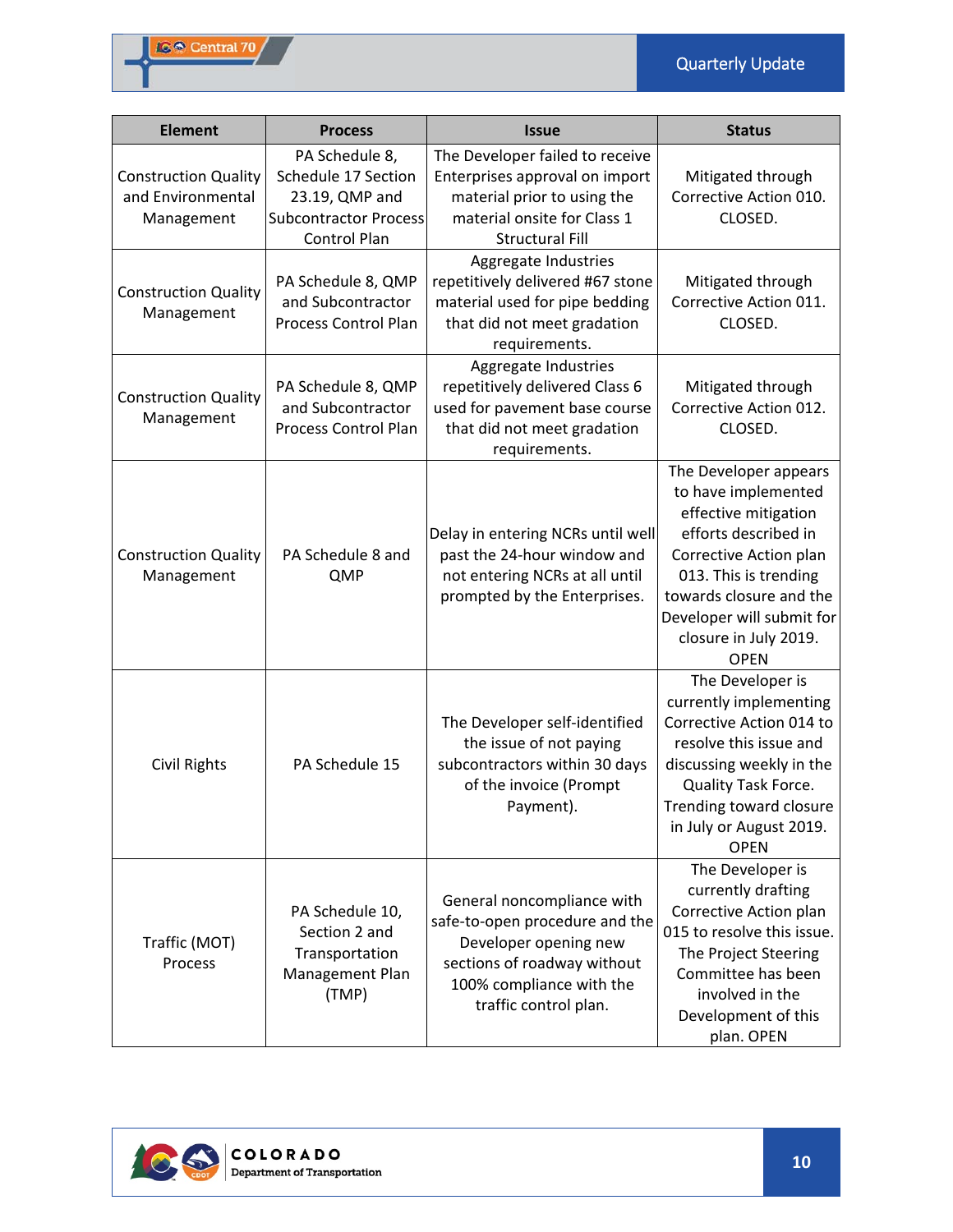**Design Verification Reviews (DVR):** The Enterprises' DVRs evaluate Developer compliance with PA requirements by assessing the Developer's design plans and other deliverables. From April 2019 through June 2019, the Enterprises conducted 92 DVRs yielding an 84 percent overall conformance percentage. For the entire Project, the Enterprises conducted 563 audits yielding an 83 percent overall conformance percentage. All noncompliant design identified by the Enterprises is resolved prior to the Developer releasing the plans for construction. Since there has not been any known noncompliant design incorporated into the permanent work there are not any notable design issues identified by the Enterprises and/or the Developer for this reporting period.

## **MAINTENANCE/TRAFFIC ISSUES**

The focus of routine maintenance work for this reporting period was snow and ice removal, litter and debris removal, vegetation control, drainage cleaning, resolution of any safety critical or hazardous defects, sign maintenance and installation, safety patrol services, inspection of earthwork and embankments, asphalt repair, slope repair, guardrail installation, flexible and rigid pavement patching, crack sealing, and safety patrol services. A weekend long closure of I‐ 70 from Colorado Blvd to I‐270 was performed during this period. During this closure, crews performed a major traffic shift in the center segment of the project and set girders for the new I‐270 over I‐70 bridge.

#### **SAFETY ISSUES**

The Developer had one recordable event for the quarter. The Developer has commenced all major construction activities including temporary embankment and detour paving, utility relocations, sound barrier installation, minor bridge demolition, major drainage construction activities (box culverts, storm drains, etc.), girder placement, permanent paving, wall installation, and temporary work for the UPRR shoofly.

The Developer completed the following safety critical work for this quarter: shoring at Colorado Boulevard, Dahlia Street, Holly Street, and Monaco Parkway; excavation support under the I‐70 viaduct to facilitate the construction of the new at grade bridges in the lowered portion; installation of drilled shaft and piles for walls and bridges; trench excavation for drainage, sanitary, and waterline related items; and the excavation for the permanent walls along I-70 between Central Park Boulevard and I‐225.

Safety Patrol has responded to 1,097 events during this reporting period. Events include abandoned vehicles, crash/incidents, debris, heavy traffic, pedestrians, police activity, stalled motor vehicles, and stalled or disabled commercial vehicles.

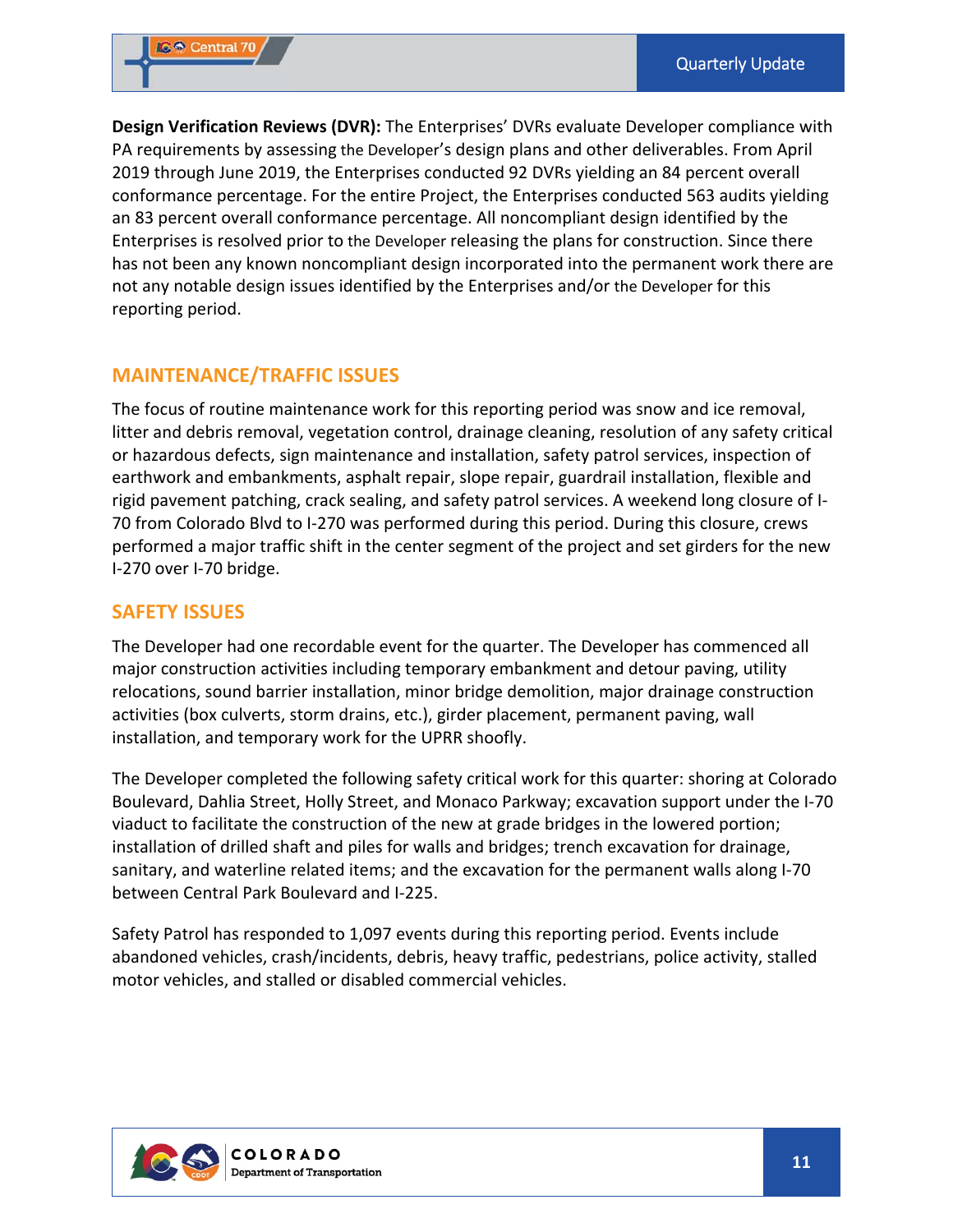#### **CIVIL RIGHTS STATUS**

#### **Small Business DBE/ESB Goals**

Design Status: The Developer's Disadvantaged Business Enterprise (DBE) goal for the design is 11.6%. To date, the Developer has commitments to DBE design firms of 10.71% (\$5.1 million in work); this meets 92% of the Developer's DBE goal for the design period. The Developer's Emerging Small Business (ESB) goal for the design period is 3.0%. To date, the Developer has commitments to ESB design firms of 8.88% (\$4.23 million in work); this exceeds the ESB goal for design for the Project.

Construction Status: The Developer's DBE goal for the construction is 12.5%. To date, the Developer has commitments to DBE construction firms of 7.32% (\$55.01 million in work); this meets 58% of the Developer's DBE goal for the construction period. The Developer's ESB goal for the construction period is 3.0%. To date, the Developer has commitments to ESB construction firms of 5.37% (\$40.45 million in work); this exceeds the Developer's ESB goal for construction for the Project.

#### **Workforce Development Program and Goals**

The WORKNOW program combines construction workforce training and supportive service programs into one coordinated program. Total enrollment reached 1,119 members, with 217 enrolled this quarter. The Central 70 Project is a founding partner of WORKNOW. The Neighborhood Training Center (NTC) continues to serve as a hub for construction training and support programs. However, a new location within the GES neighborhood, is being sought due to construction needs and increasingly difficult accessibility. Several key events occurred this quarter: (1) the Department coordinated with WORKNOW to finalize an app (through the company TuaPath) that assists navigators with tracking job seekers' placement and advancement progress; (2) the month‐long diesel mechanic course was completed and three individuals were hired; (3) planning continued with Colorado Contractors Association to design a course for incoming Traffic Control technicians, a position that has proven difficult for both placement and retention.

The Developer and its subcontractors have enrolled local hires for both professional services and construction. They have enrolled 268 local hires and 103 On‐the‐Job Training (OJT) participants; 57 of the OJT participants have worked on the project to date. The Developer has recorded 163,676 local hire hours and 31,359 OJT hours.

## **MITIGATION/COMMUNITY COMMITMENTS STATUS**

As of the date of this report, 124 of the 148 identified Record of Decision (ROD) mitigation measures are either in progress or completed.

The Enterprises and Developer have completed seven ROD re‐evaluations to date. Re‐ evaluation 6 was executed on April 1, 2019 and Re‐evaluation 7 was executed on April 2, 2019. The Department is drafting Re‐evaluation 8. The need for this Re‐evaluation has been triggered by (1) a UPRR requirement that a drainage ditch parallel to the tracks be extended to the

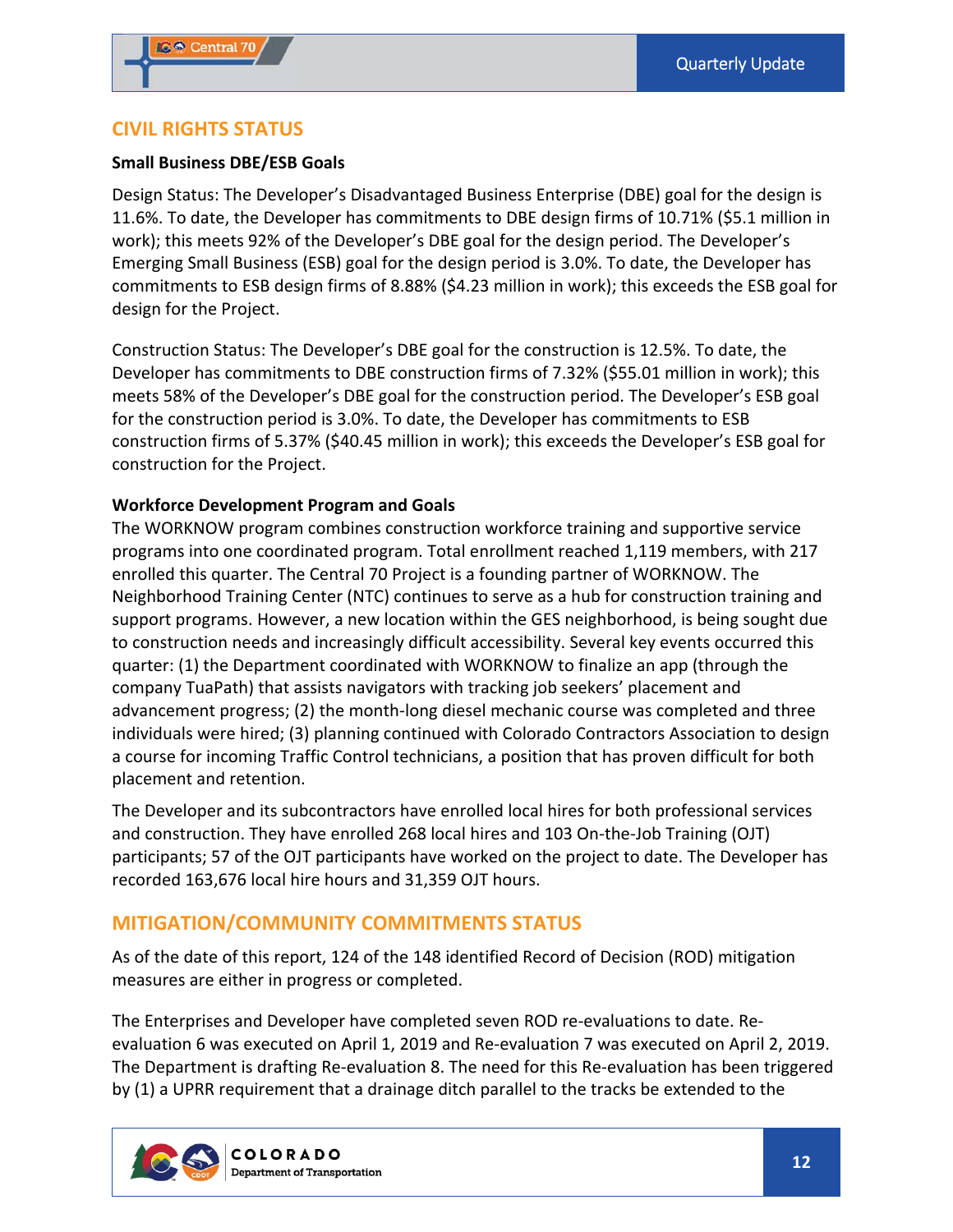northeast for about 1,000 feet beyond the current construction limits described in the ROD; (2) the relocation of a water quality pond to the southwest quadrant of the I‐70 and Quebec interchange; and (3) minor expansions of the project limits at two properties on South Stapleton Drive to accommodate drainage and driveway tie‐ins. State Historic Preservation Office (SHPO) consultation will be required for Re‐evaluation 8.

This Project is unique in that the core feature of the project—lowering the highway and constructing a cover/park that will link the two sides of the community back together—was developed to address Environmental Justice (EJ) concerns that arose from original highway construction back in the 1960s. In addition to the cover and park, the Central 70 Project includes other unique EJ mitigations such as the recognition of the importance of the Swansea Elementary School as a community center. These mitigations include two new early childhood education classrooms, a new heating and air conditioning (HVAC) system, new exterior windows and doors, a relocated and renovated main entrance and administration offices, and a new playground. The table below provides the status of these mitigations.

| <b>Mitigation</b>                                                                                                                                              | <b>Status</b> | <b>Notes</b>                                                                                                                                                                                                           |
|----------------------------------------------------------------------------------------------------------------------------------------------------------------|---------------|------------------------------------------------------------------------------------------------------------------------------------------------------------------------------------------------------------------------|
| Targeted assistance to crucial businesses<br>to remain in the neighborhood.                                                                                    | Complete      | Assistance was provided to all businesses<br>that were displaced by the project per the<br>Uniform Act. All impacted businesses have<br>been completed and reestablished in their<br>new location per the Uniform Act. |
|                                                                                                                                                                |               | The Developer will continue the<br>Community Outreach for businesses within<br>the project area.                                                                                                                       |
| Provide funding to assist displacees with                                                                                                                      |               | Funding has been provided through                                                                                                                                                                                      |
| financial counseling and procurement of                                                                                                                        | Complete      | <b>Community Resources and Housing</b>                                                                                                                                                                                 |
| financing.                                                                                                                                                     |               | Development Corporation (CRHDC))                                                                                                                                                                                       |
| Provide before, during, and after<br>environmental sampling to assure the<br>project has not caused re-contamination<br>of residential properties.             | Complete      | Soil sampling on seven residential<br>properties was completed in June 2018                                                                                                                                            |
| Mitigate noise and dust impacts by<br>providing residents living adjacent to the<br>project new storm windows, furnace<br>filters, and air conditioning units. | In Process    | Assessments and installations of<br>improvements were completed on<br>03/14/2019. Ongoing warranty work and<br>energy credits will continue through the<br><b>Construction Period.</b>                                 |
| Fresh Food Access - Provide \$100,000 to<br>Denver Office of Economic<br>Developments Globeville Elyria-Swansea<br>(GES) Healthy Food Challenge.               | Complete      | The Enterprises transferred funds to the<br>City and County of Denver in early<br>November 2018; an initial report is due to<br>the Enterprises in mid-2019.                                                           |
| Provide \$2M in funding to support<br>affordable housing in Elyria and<br>Swansea neighborhoods.                                                               | Complete      | The Enterprises transferred funds to<br>Brothers Redevelopment in late November<br>2018; quarterly reports began in 2019.                                                                                              |